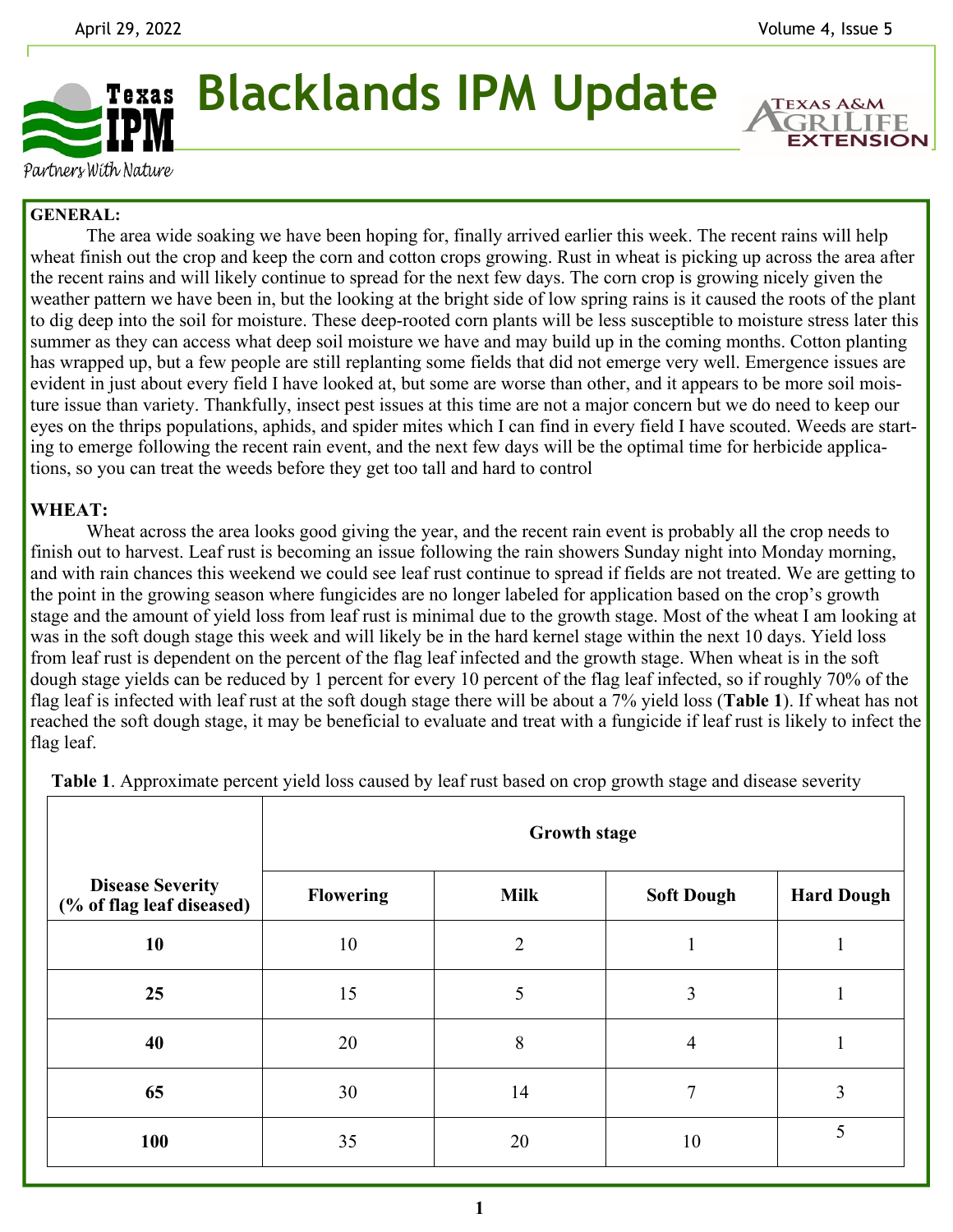Insect pest at this time is low, but I am finding some stink bugs and grasshoppers in area wheat fields that should continue to monitored. Stink bugs are feeding on the developing heads, and can lead to decreased kernel weights. The economic threshold for stinkbugs in wheat is not set in stone, but it is recommended to spray when there is 1 stinkbug in 10 heads from flowering through the milk stage and when there are 3 stinkbugs in 10 heads from the dough stage to the hard kernel stage. Grasshoppers are also present in some area fields but are not cause anywhere near the amount of damage that would justify treatment.

## **COTTON:**

Cotton is up and growing and off to a good stage for the weather pattern we were in leading up to planting time. There are some emergence issues as you move west and south in the area, which did not receive as much rain as areas east of I-35 and North of Hillsboro before planting cotton. The recent rains should help those seeds that are still viable to emerge, but I know some fields that have emergence issues that have been planted for three weeks now and seed viability is becoming a big concern. If you have poor stands, I would wait until probably Tuesday to start evaluating your stands, as this will give those seed plenty of time to emerge if they are still viable. When evaluating stands you want to look at both the number of plants per acre and the uniformity of the stand in hopes having skips no bigger than 1.5 feet between plants.

 Insect pest at this time is present, but below the economic threshold. During scouting this week, I was finding thrips, aphids, and spider mites in all scouting program fields at levels below their respective economic thresholds. Thrips (**Figure 1**) are averaging less than 1 thrips per true leaf, and most of the thrips I am seeing are adults indicating that our insecticide seed treatments are still working. However, these insecticide seed treatments start playing out as you get to the 2 to 3 true leaf stage. Our thrips populations so far this year, have not been as bad as recent years and there are two reasons that they are not bad right now 1) our wheat is maturing latter than normal, and thrips are not migrating out of area wheat fields yet, and 2) the number of wildflowers in roadside ditches are attractive to a lot of our western flower thrips currently. As these flowers start dying off or we start mowing roadside ditches they will quickly move into cotton fields to feed on the young tender tissue. Walking fields and just looking at the plants it looks like there could be a lot of thrips damage, but it is the leaves being damaged by our high winds. If we do get into a situation where we need to start spraying for thrips, they are easy to manage and there are several chemicals on the market that we recommend including acephate, Bidrin, spinetoram, and dimethoate if you can find it.



**Figure 1**. Adult thrips, commonly found feeding on young cotton plants. Photo credit: David Kerns, Texas A&M AgriLife Extension